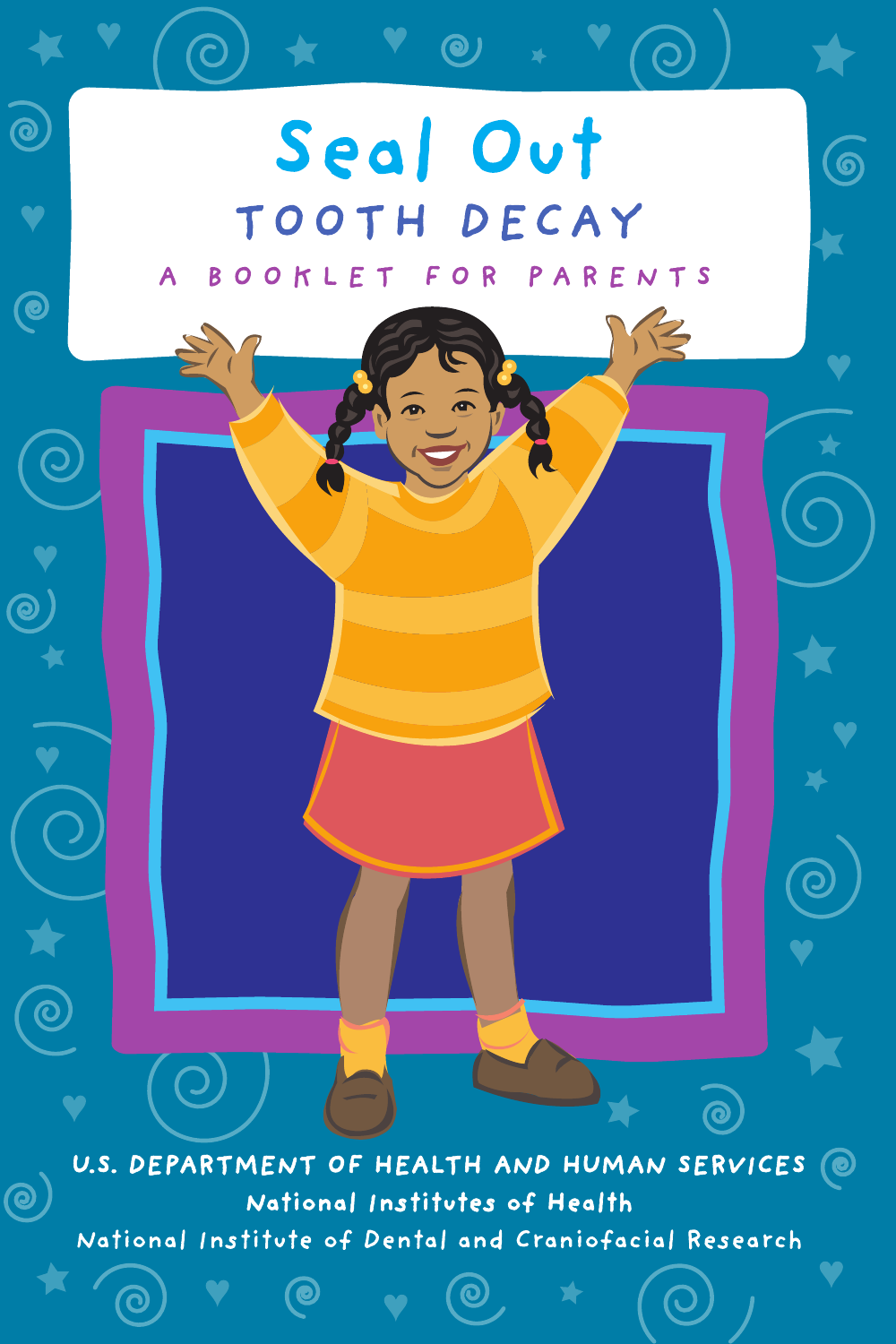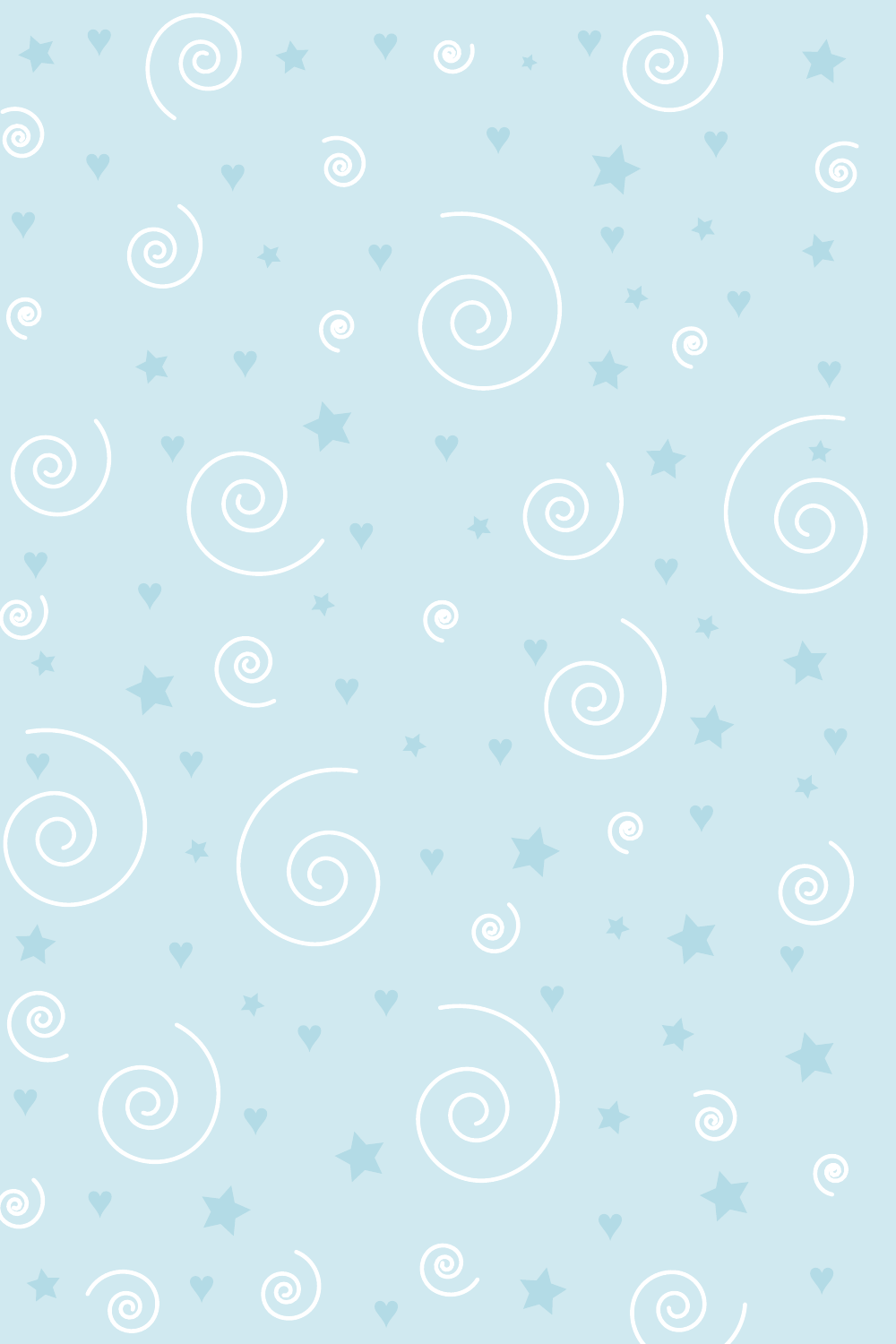#### **What are dental sealants?**

Sealants are thin, plastic coatings painted on the chewing surfaces of the back teeth.

Sealants are put on in dentists' offices, clinics, and sometimes in schools. Getting sealants put on is simple and painless. Sealants are painted on as a liquid and quickly harden to form a shield over the tooth.

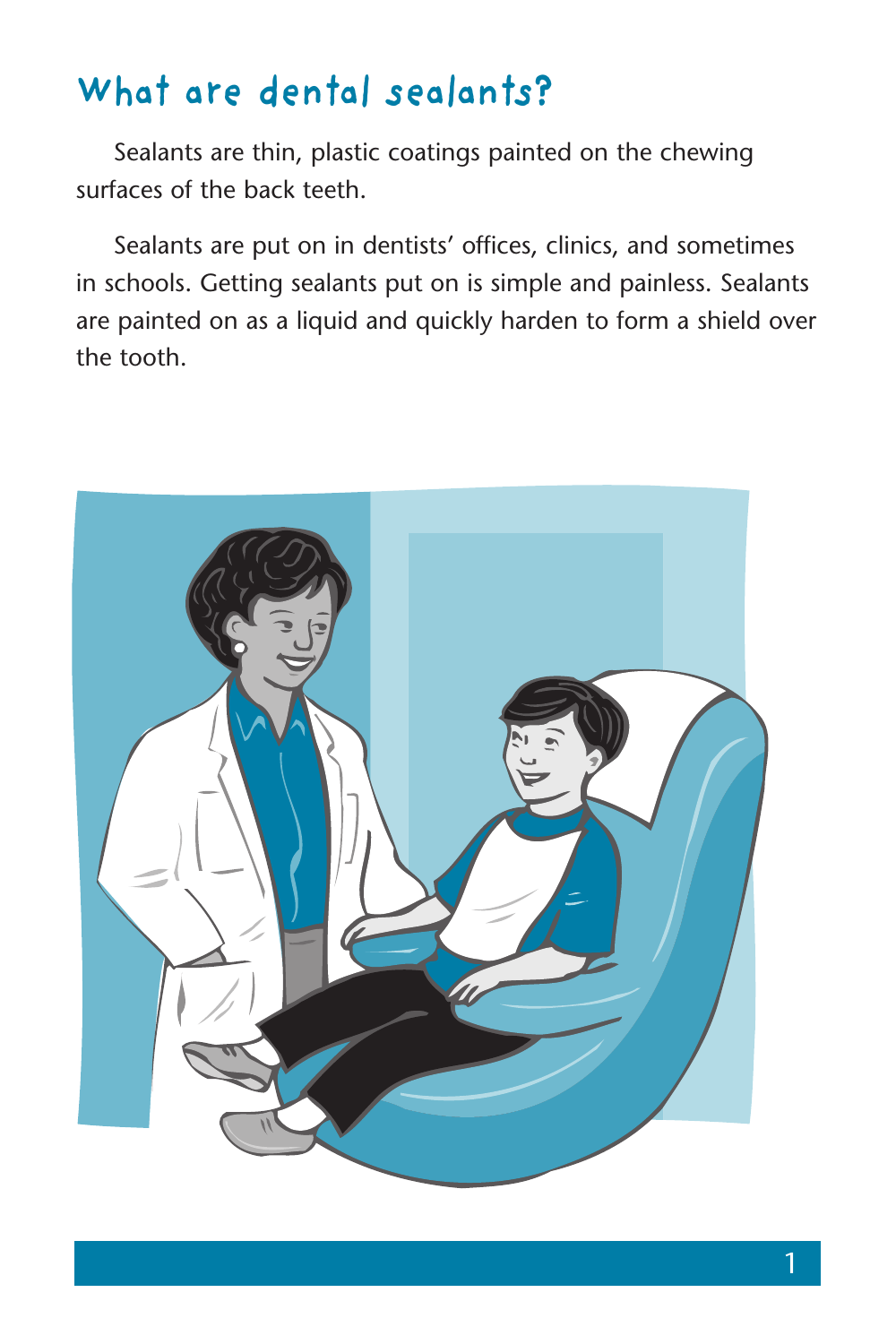#### **How are sealants put on?**





The tooth is cleaned.



The tooth is 2 dried, and cotton is put around the tooth so it stays dry.



A solution is put 3 on the tooth that makes the surface a little rough. (It is easier for the sealant to stick to a slightly rough surface.)



The tooth is  $\blacktriangle$ rinsed and dried. Then new cotton is put around the tooth so it stays dry.



The sealant is 5 applied in liquid form and hardens in a few seconds.



The sealant is in place.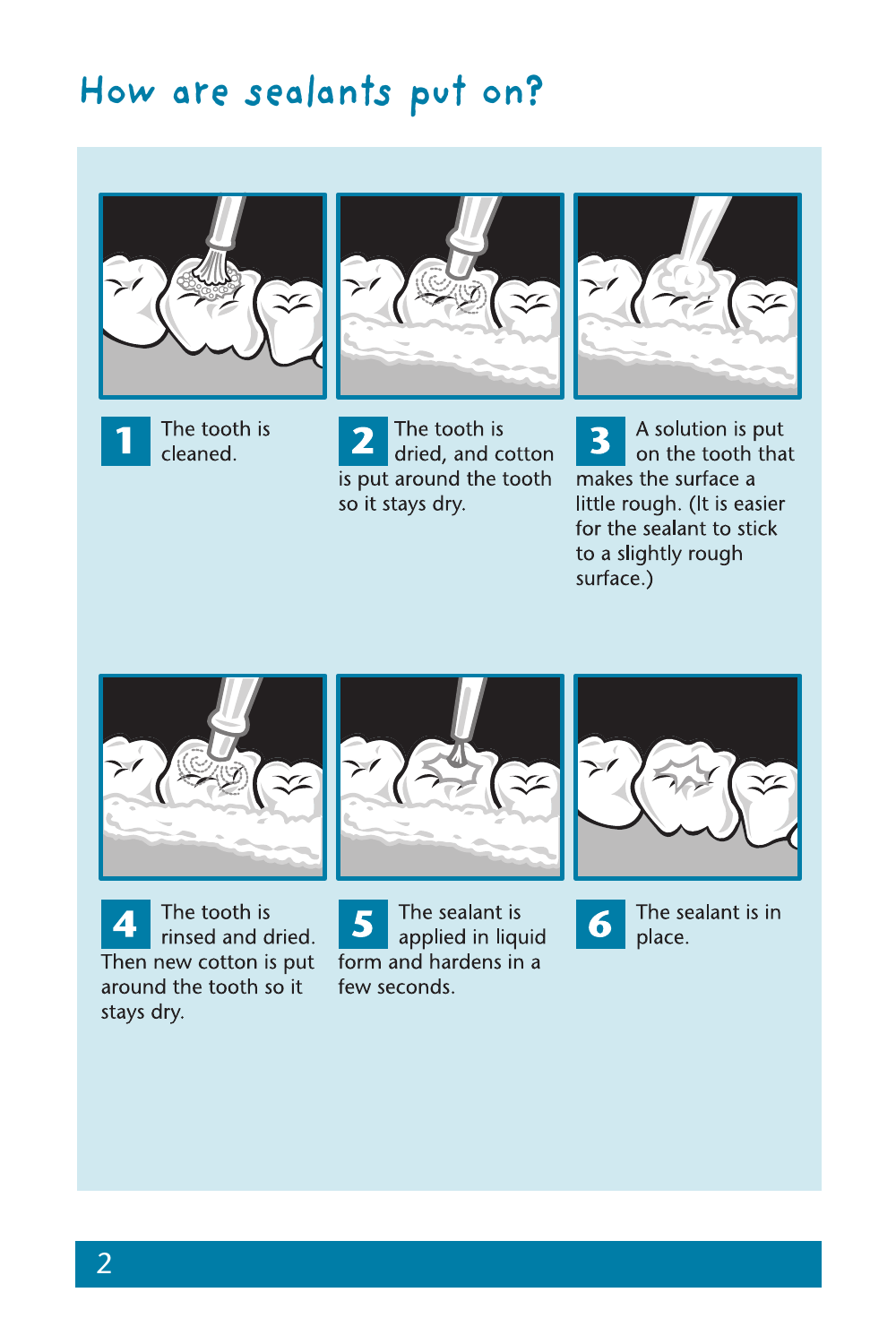# **Why get sealants?**

The most important reason for getting sealants is to avoid tooth decay.

Fluoride in toothpaste and in drinking water protects the smooth surfaces of teeth but back teeth need extra protection. Sealants cover the chewing surfaces of the back teeth and keep out germs and food.

Having sealants put on teeth before they decay will also save time and money in the long run by avoiding fillings, crowns, or caps used to fix decayed teeth.

#### **What causes tooth decay?**

Germs in the mouth use the sugar in food to make acids. Over time, the acids can make a cavity in the tooth.

Of course a healthy tooth is the best tooth. So it is important to prevent decay. That's why sealants are so important.

#### **Why do back teeth decay so easily?**

The chewing surfaces of back teeth are rough and uneven because they have small pits and grooves. Food and germs can get stuck in the pits and grooves and stay there a long time because toothbrush bristles cannot brush them away.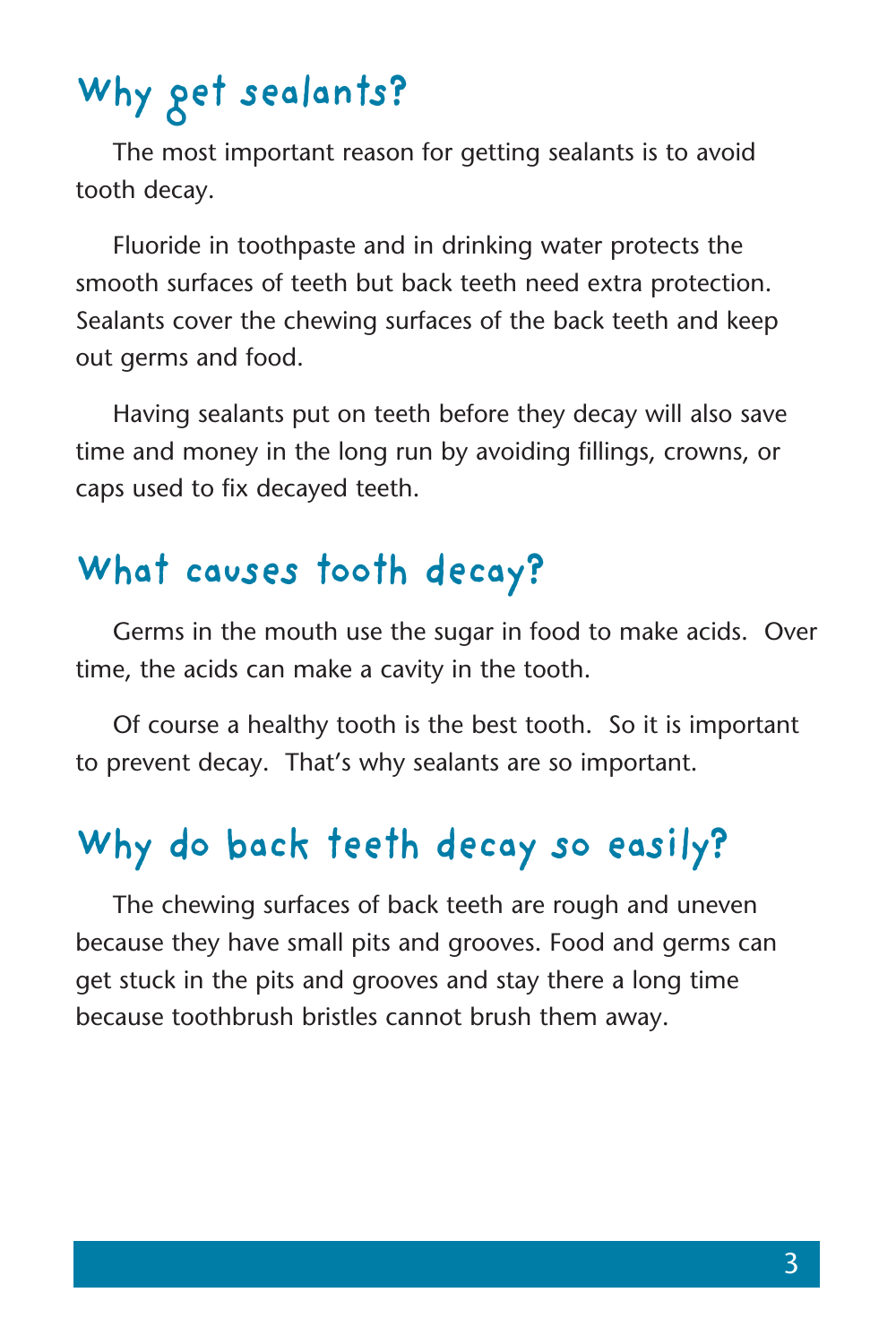## **Who should get sealants?**

Children should get sealants on their permanent molars as soon as the teeth come in — before decay attacks the teeth.

The first permanent molars — called "6 year molars" — come in between the ages of 5 and 7.

The second permanent molars — "12 year molars" — come in when a child is between 11 and 14 years old.

Other teeth with pits and grooves also might need to be sealed.

Teenagers and young adults who are prone to decay may also need sealants.

### **Should sealants be put on baby teeth?**

Your dentist might think it is a good idea, especially if your child's baby teeth have deep pits and grooves.

Baby teeth save space for permanent teeth. It is important to keep baby teeth healthy so they don't fall out early.

#### **Does insurance pay for sealants?**

Some health insurance programs pay for sealants. Check with your state Medicaid program or your insurance company for details.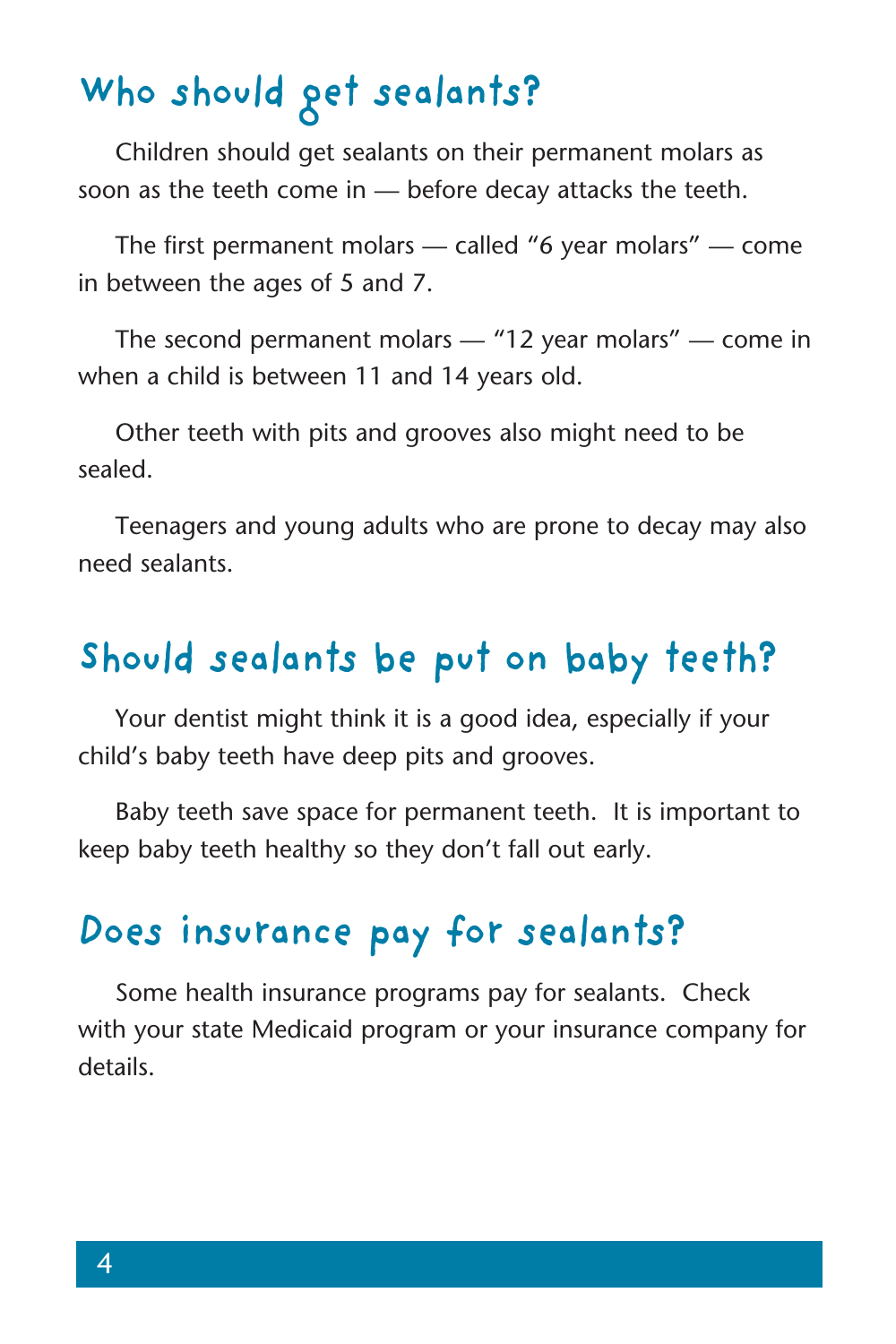

# **How long do sealants last?**

Sealants can last up to 10 years. But they need to be checked at regular dental check-ups to make sure they are not chipped or worn away. The dentist or dental hygienist can repair sealants by adding more sealant material.

### **What if a small cavity is accidentally covered by a sealant?**

The decay will not spread, because it is sealed off from its food and germ supply.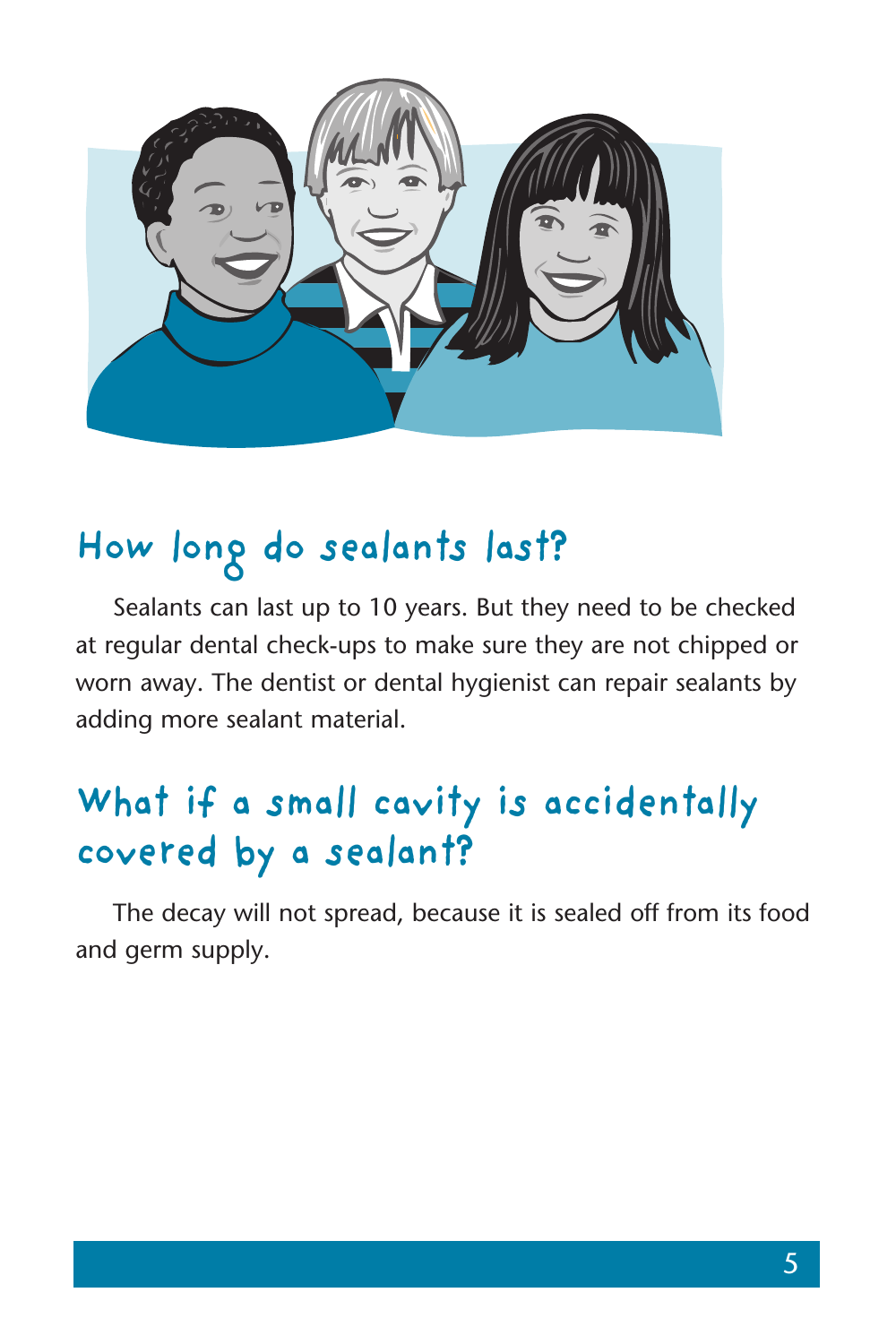#### **Are sealants new?**

No, sealants have been around since the 1960s. Studies by the National Institute of Dental and Craniofacial Research and others led to the development of dental sealants and showed that they are safe and effective.

But many people still do not know about sealants. In fact, fewer than one-third of children in the United States have sealants on their teeth.

#### **Besides sealants, are there other ways to prevent tooth decay?**

Yes. Using fluoride toothpaste and drinking fluoridated water can help protect teeth from decay.

Water is fluoridated in about two-thirds of cities and towns in the United States. If your water is not fluoridated or if your children's teeth need more fluoride to stay healthy, a dentist can prescribe it in the form of a gel, mouthrinse, or tablet.

Fluoride is the best defense against tooth decay!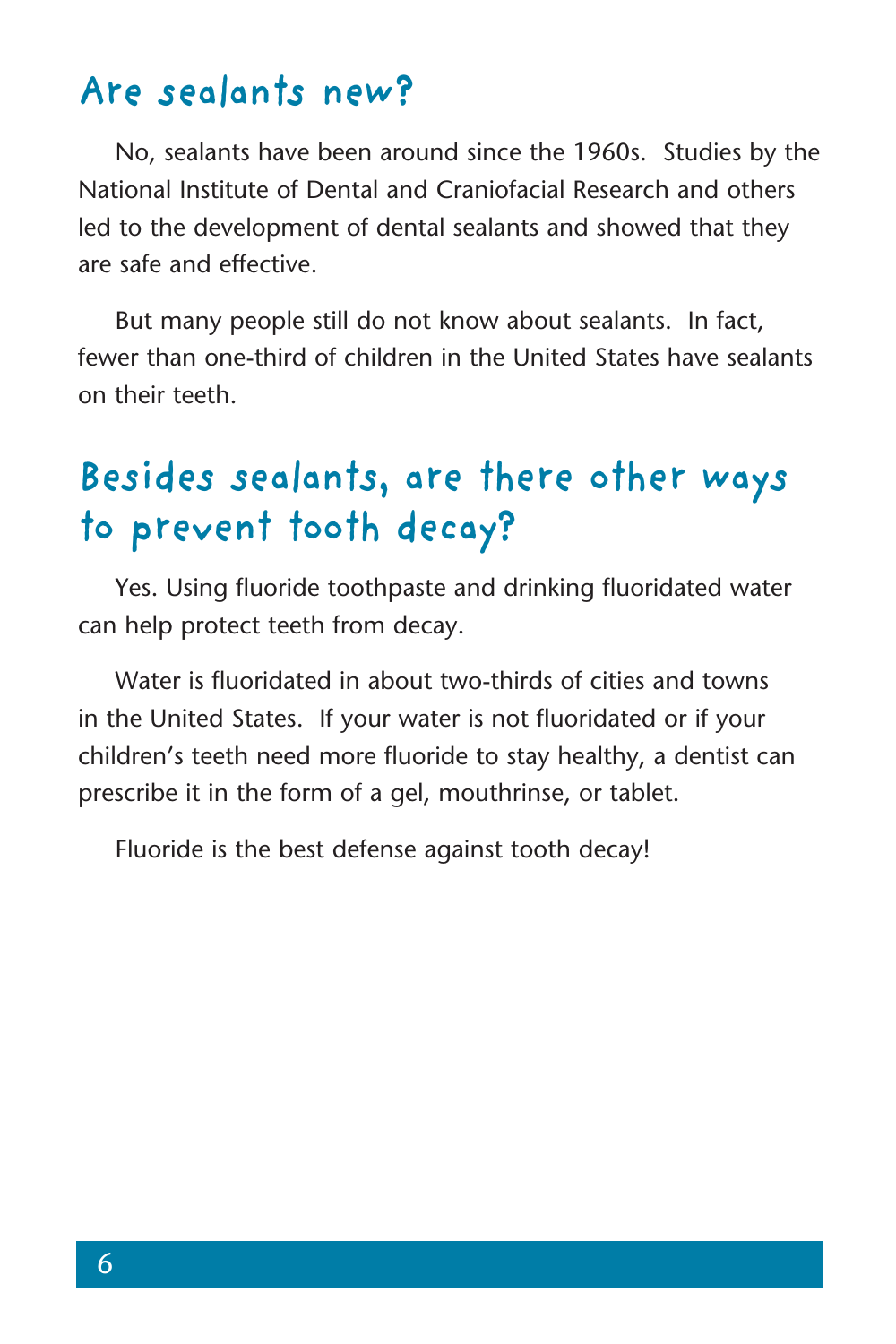

#### **Fluoride...**

- makes teeth more resistant to decay
- repairs tiny areas of decay before they become big cavities
- makes germs in the mouth less able to cause decay

Fluoride helps the smooth surfaces of the teeth the most. It is less effective on the chewing surfaces of the back teeth. Regular brushing — with fluoride toothpaste — also helps prevent tooth decay.

*Sealants and fluoride together can prevent almost all tooth decay.*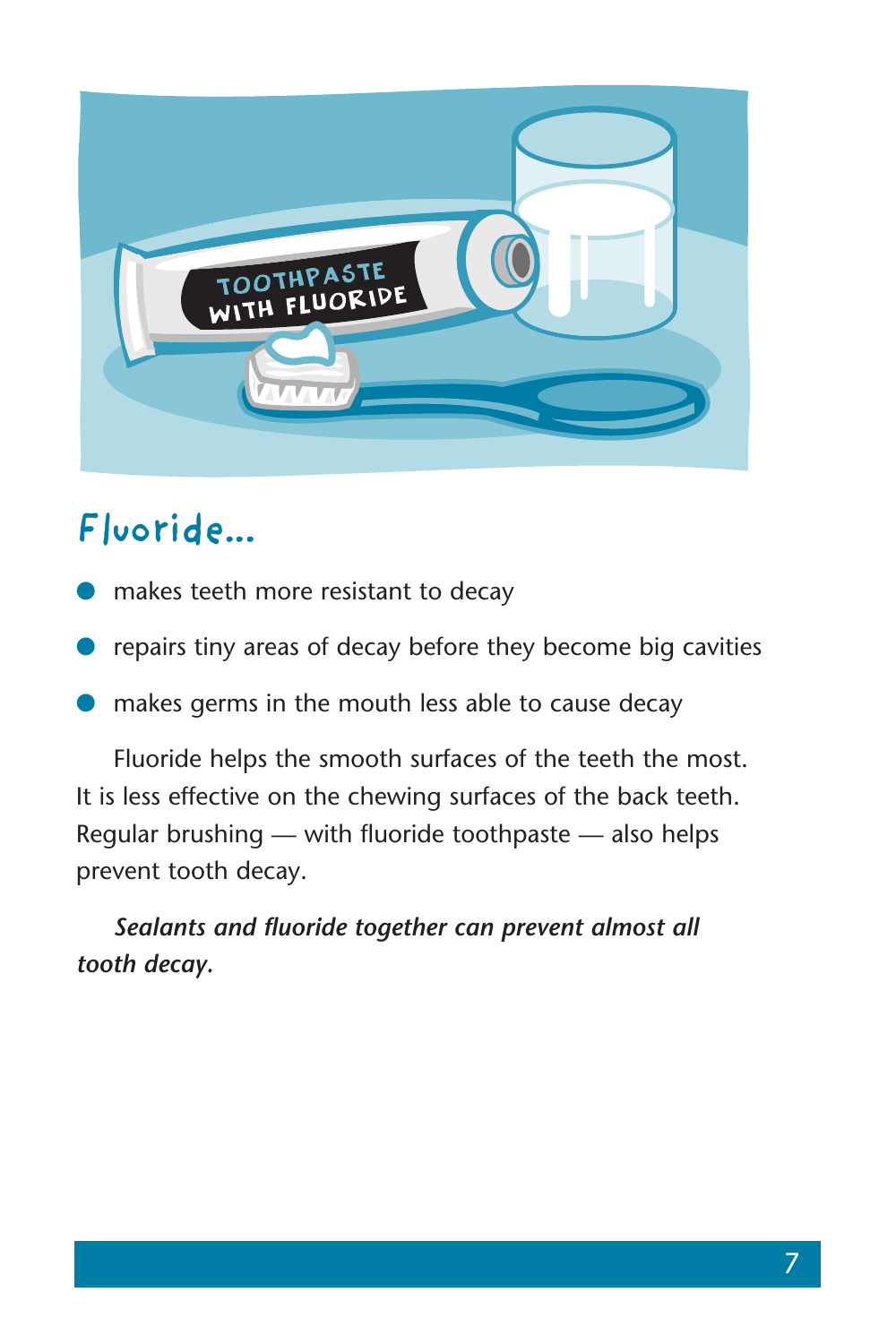#### **How can I get dental sealants for my children?**

Talk to your dentist, state or local dental society, or health department. Sometimes sealants are put on at school. Check with your school about whether it has a sealant program.

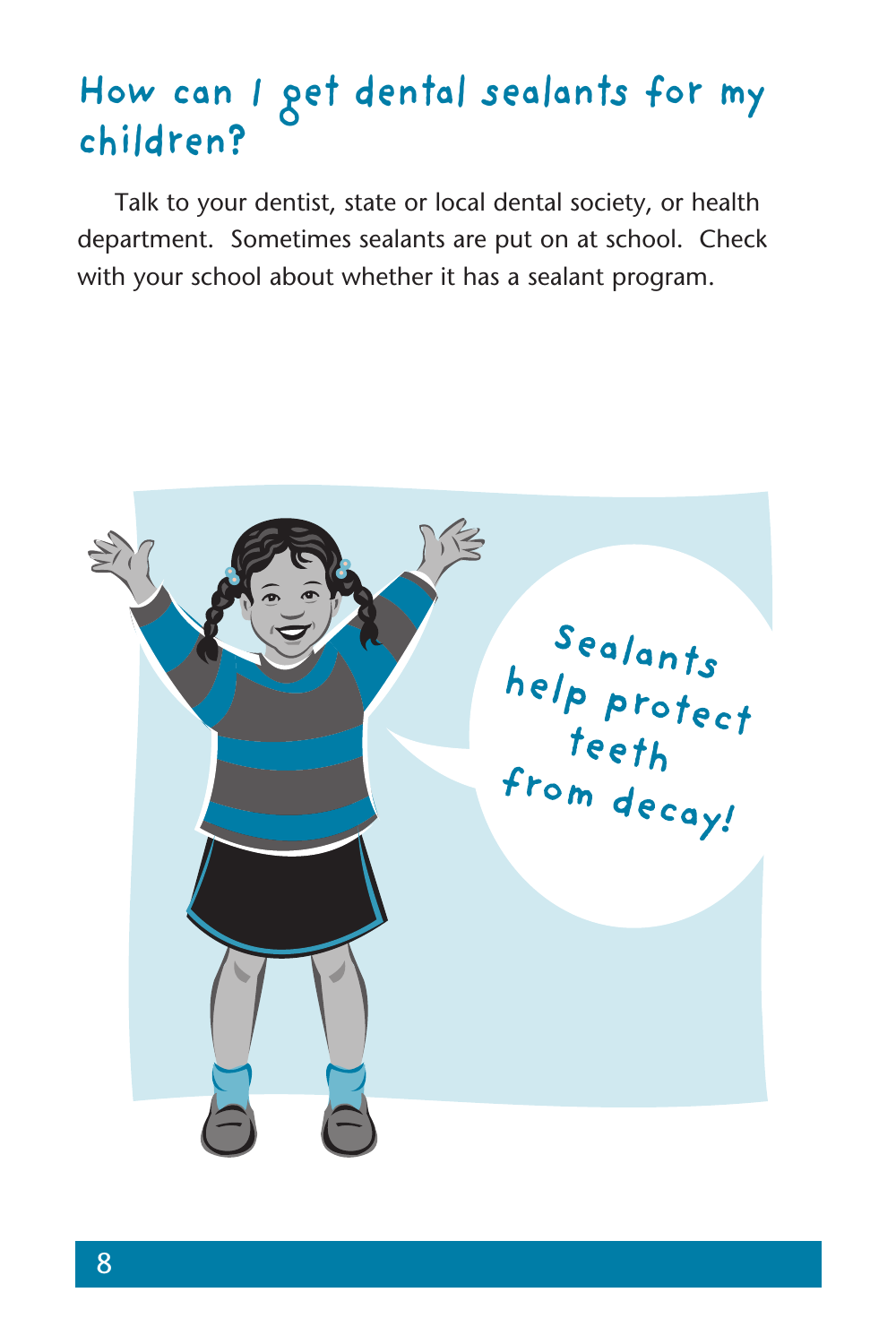